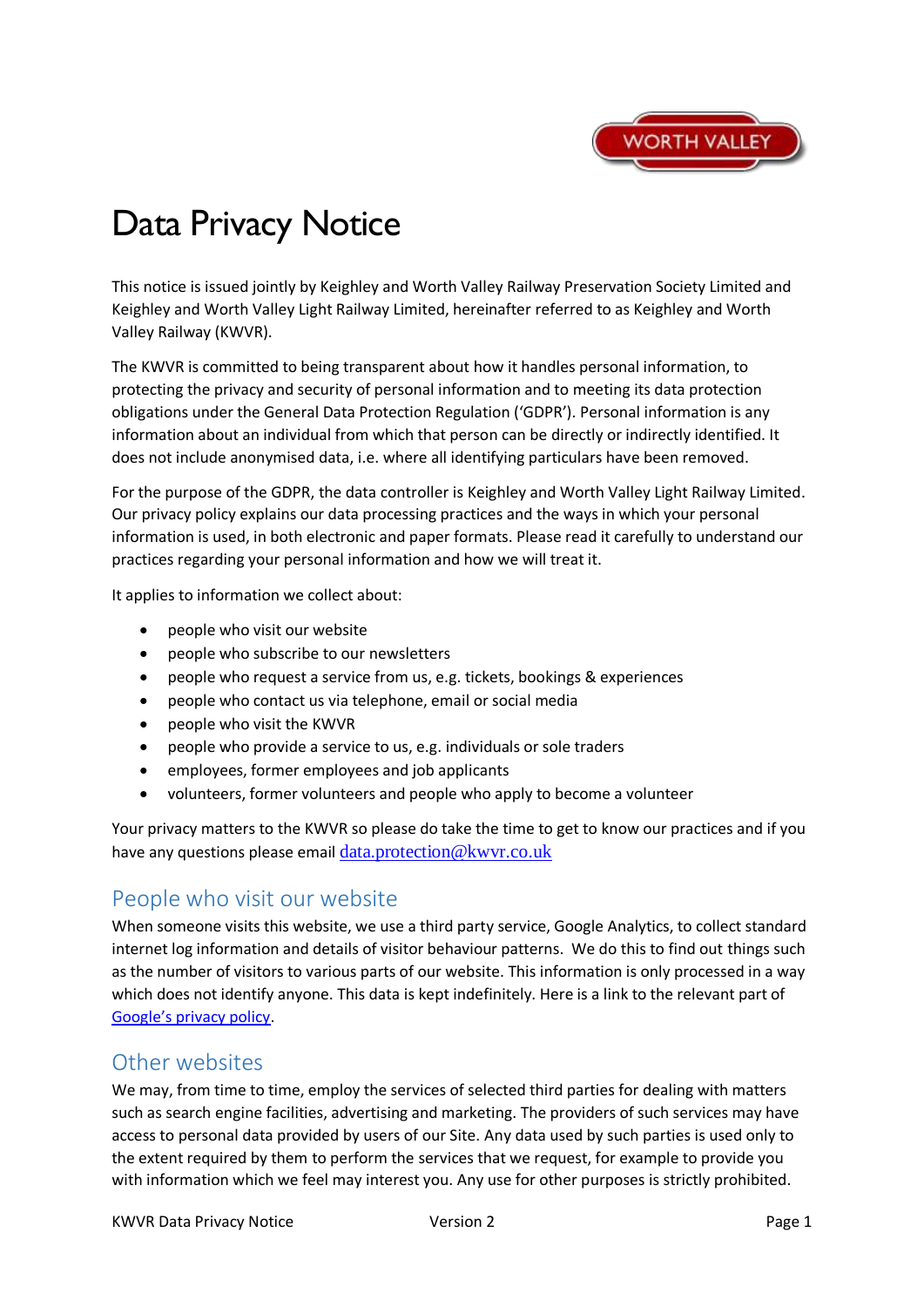Furthermore, any personal data processed by third parties must be processed in accordance with the GDPR.

Our site may, from time to time, contain links to and from the websites of third parties. If you follow a link to any of these websites, please note that these websites have their own privacy policies and that we do not accept any responsibility or liability for these policies. Please check these policies before you submit any personal data to these websites.

## Cookies

When you visit our site, we may set and access cookies on your computer. A cookie is a small file that resides on your computer's hard drive and often contains an anonymous unique identifier and is accessible only by the website that placed it there, not any other sites.

Tracking technologies may record information such as Internet domain and host names; Internet protocol (IP) addresses; browser software and operating system types; clickstream patterns; and dates and times that our site is accessed. Our use of cookies and other tracking technologies allows us to improve our site and your web experience. We may also analyse information that does not contain personal information for trends and statistics.

You can choose to enable or disable cookies in your web browser. By default, your browser will accept cookies, however this can be altered. You may delete Cookies, but you may lose information that enables you to access our site more quickly. For further details please consult the help menu in your browser.

# People who subscribe to our newsletter

As part of the registration process for our e-newsletters, we collect personal information. We use that information for a couple of reasons: to tell you about products and services you've asked us to tell you about; to contact you if we need to obtain or provide additional information; to check our records are right. We do not rent or trade email lists with other organisations and businesses.

We use a third-party provider, MailChimp, to deliver our newsletters. We gather statistics around email opening and clicks using industry standard technologies to help us monitor and improve our enewsletters. For more information, please see MailChimp's privacy notice. You can unsubscribe to general mailings at any time of the day or night by clicking the unsubscribe link at the bottom of any of our emails.

# People who buy services from us

We provide many services, such as ticket bookings and membership both online and in person at KWVR, as well as group bookings, education bookings, diner bookings, weddings and other ad hoc events and services. We also have an online shop.

Some parts of our booking and membership services may require personal information, such as name, contact details, food allergies and/or payment details for us to be able to provide the service to you. We only ask for relevant information and never store any payment details. Your information is not used, stored or shared with any third parties.

For those visitors and members who voluntarily Gift Aid, the donor's name and address are submitted securely to HMRC and need to be retained in line with HMRC's requirements.

Our sales and booking system is provided by K3 MStore.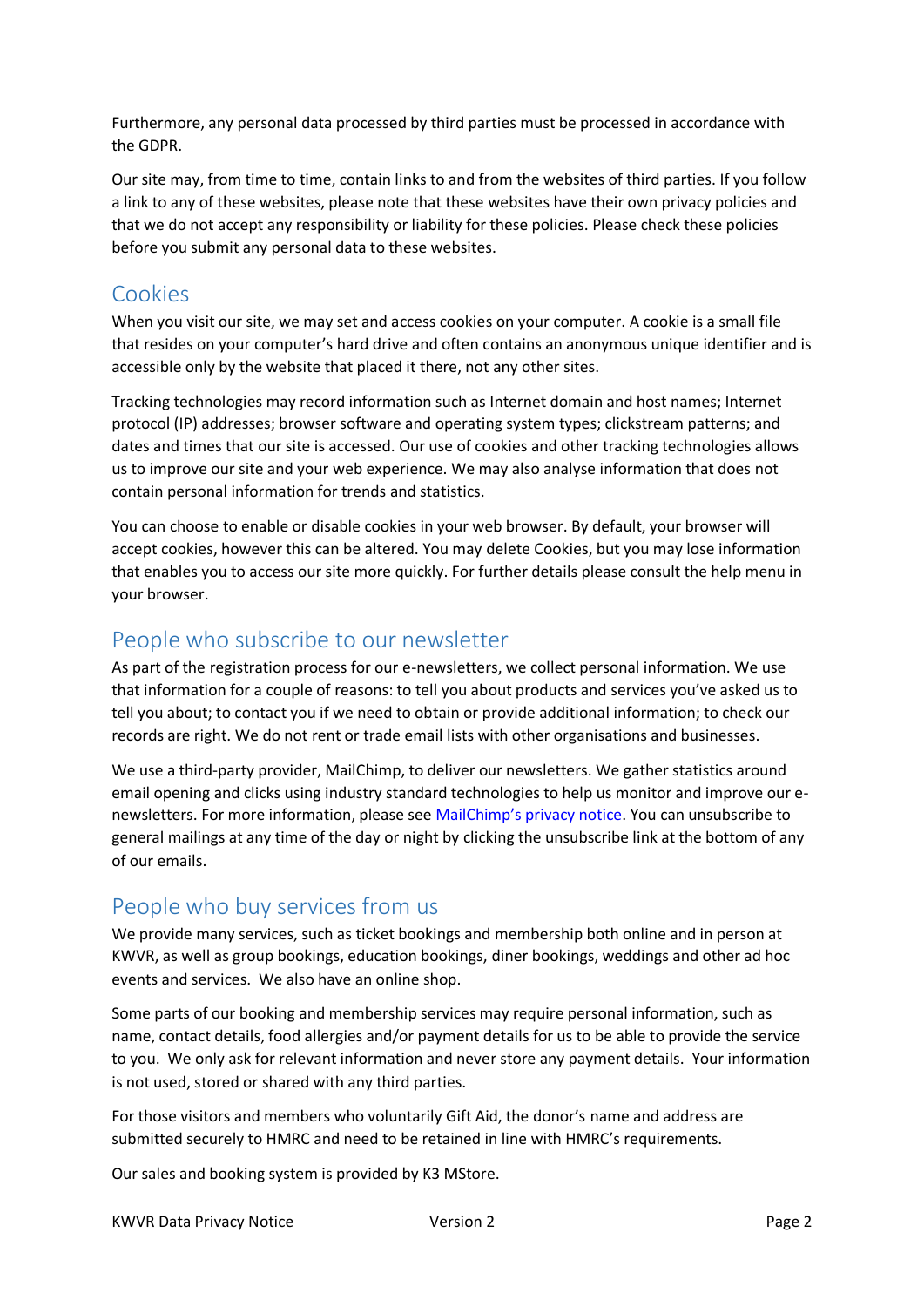You may, of course, purchase a ticket (or tickets) for certain services in person without supplying the aforementioned personal data.

## Members of the Preservation Society

The Railway maintains a Register of Members, and may share this information as required by the Companies Act.

Members will normally be sent copies of the Society's magazine, Push and Pull, each quarterly, but may opt out of this if required. We will send reminders to members shortly before their membership expires, and again if they allow their membership to lapse.

We use a third party to manage magazine mailings.

# People who telephone or email us

We do not record our telephone calls, however we may use some information you provide to us to carry out any requested service such as completing a booking, answering a query or resolving an issue.

We monitor all emails sent to us, including file attachments, for viruses or malicious software.

We may use some information you provide to us to carry out any requested service, completing a booking, answering a query or resolving an issue.

## People who contact us on social media

We may use some information you provide to us to carry out any requested service, such as answering queries or providing you with a competition prize.

Please be aware that when you post online in public forums on third party social media sites such as Facebook, Twitter, Instagram and TripAdvisor, you should know that others may use, tag and/or republish your information.

## Accidents, complaints and feedback

If during your visit you have an accident, we will keep a record of this to comply with our Health & Safety practices. We may also need to keep the records for legal reasons and may need to share this information with our insurers, the Office of Rail Regulation or any other relevant authority.

We take all complaints very seriously. We will only use the personal information we collect to process and resolve the complaint, which may involve communicating with you the outcome. We also use this information to check on the level of service we provide.

# CCTV, Webcams

CCTV systems are in place in some areas of KWVR for public safety. Signs notifying you that CCTV is in operation are displayed in these areas. Images captured by CCTV are not kept for longer than is necessary but may be shared with relevant legal authorities if required.

Webcam systems are in place in some areas of the railway to allow staff to monitor train operations. The webcam are transmitting live feeds which are not recorded. The webcams positioned at the railway do not transmit high levels of detail; because we are not holding data, no notices are required.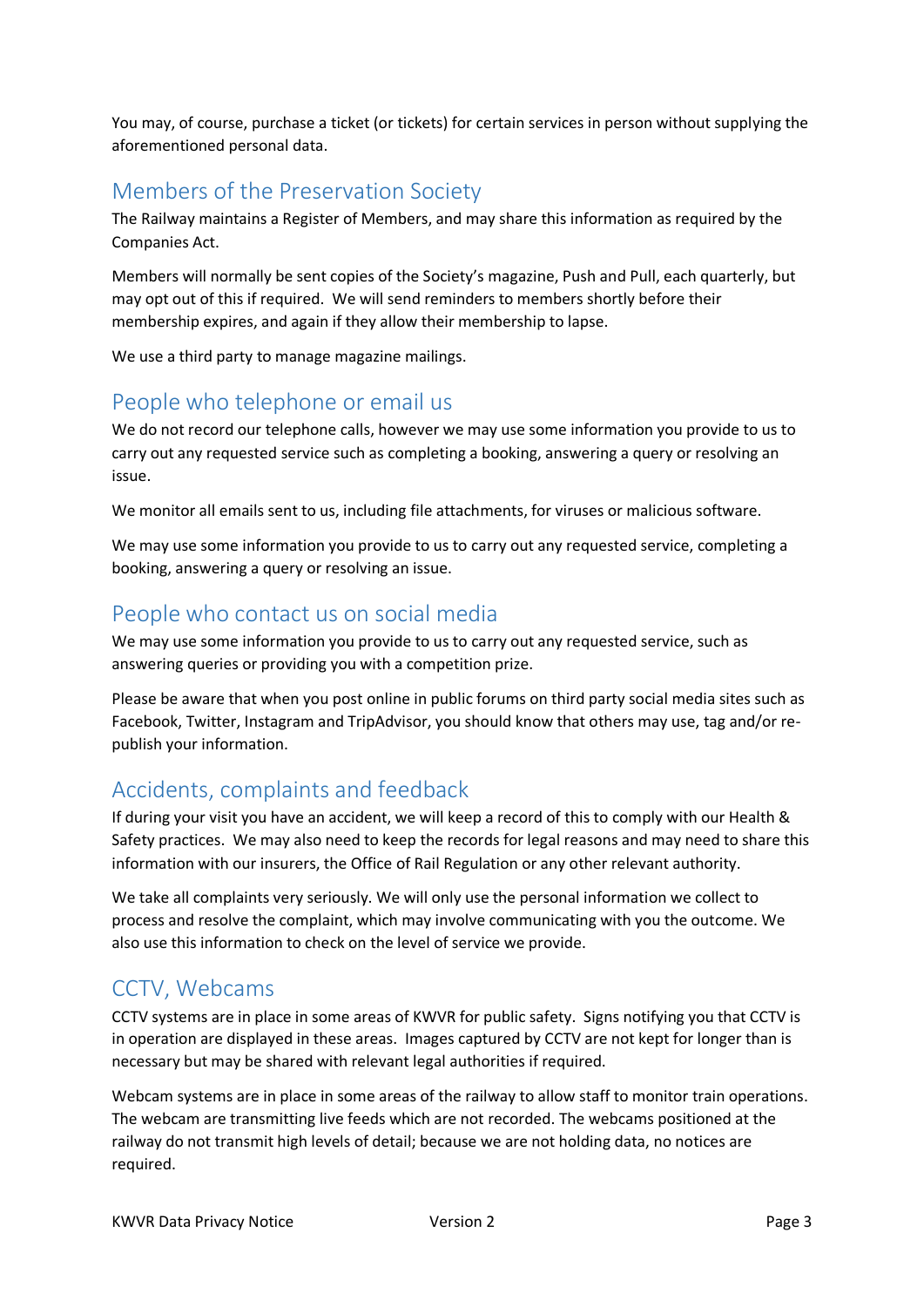## Lost Property

Your lost property may contain personal data (such as a lost wallet containing identification cards) so we keep these in a locked safe and destroy after 30 days. We may use such information to contact you to advise you we have your property.

## Volunteers and Employees

We use your personal data to comply with the requirements laid down by the regulators and in legislation, to manage the staffing of the railway, and to facilitate communication between the staff for railway purposes.

Such information may include:

- competences;
- details of training, examinations, inspections, ride-outs, etc.;
- investigations into incidents you have been involved in or have observed;
- medical records:
- details of your availability for rostering and the turns you are rostered for;
- records of till operation;
- contact details.

Much of this data is held in the HOPS system run by Heritage Operations Processing Ltd. Here is a link to their https://www.heritage-ops.org.uk/terms.php?t=d.

Some staff may require a criminal records check in order to work with vulnerable people. Their details will be shared with the Disclosure and Barring Service.

## Payroll

We use your personal data to pay wages and salaries, to pay income tax, national insurance, pension contributions etc. out of your wage/salary. Personal information may be shared with HMRC and your pension provider and may be seen by our auditors.

## Job Applications

As part of any recruitment process, we collect and process personal information, or personal data, relating to job applicants. This personal information may be held on paper or in electronic format and applies to all job applicants, whether they apply for a role directly or indirectly through an employment agency. It is non-contractual.

KWVR uses and processes a range of personal information about you during the recruitment process. This includes:

- your contact details, including your name, address, telephone number and personal e-mail address
- personal information included in a CV, any application form, cover letter or interview notes
- references
- information about your right to work in the UK and copies of proof of right to work documentation
- copies of qualification certificates
- copy of any Identification provided
- other background check documentation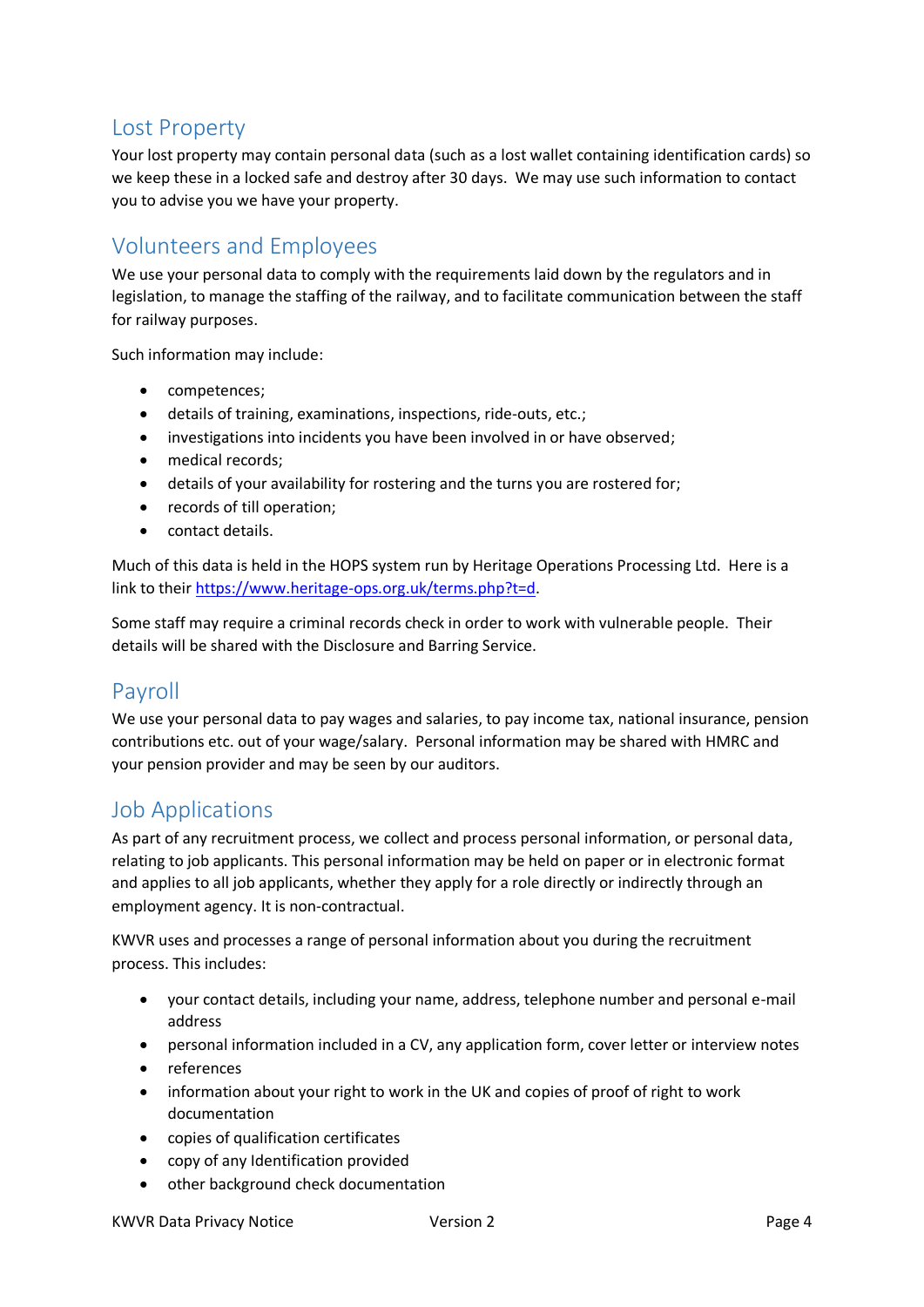- details of your skills, qualifications, experience and work history with previous employers
- information about your current salary level, including benefits and pension entitlements
- your professional memberships

We may also collect, use and process the following special categories of your personal information during the recruitment process: whether or not you have a disability for which KWVR needs to make reasonable adjustments during the recruitment process, information about your racial or ethnic origin, religious or philosophical beliefs and sexual orientation

#### How do we collect personal information regarding job applicants?

We collect personal information about you during the recruitment process either directly from you or sometimes from a third party such as an employment agency. We may also collect personal information from other external third parties, such as references from current and former employers, information from background check providers, information from credit reference agencies and criminal record checks from the Disclosure and Barring Service (DBS). Other than employment agencies, we will only seek personal information from third parties during the recruitment process once an offer of employment or engagement has been made to you and we will inform you that we are doing so, or at another time with your agreement.

You are under no statutory or contractual obligation to provide personal information to KWVR during the recruitment process. Your personal information may be stored in different places, including on your application record or in IT systems, such as the e-mail system.

#### Why and how do we use the personal information of job applicants?

We will only use your personal information when the law allows us to. These are known as the legal bases for processing. We will use your personal information in one or more of the following circumstances:

- where we need to do so to take steps at your request prior to entering into a contract with you, or to enter into a contract with you (1)
- where we need to comply with a legal obligation (2)
- where it is necessary for our legitimate interests (or those of a third party), and your interests or your fundamental rights and freedoms do not override our interests (3).

We need all the types of personal information listed under 'What types of personal information do we collect about job applicants?' primarily to enable us to take steps at your request to enter into a contract with you, or to enter into a contract with you (1), and to enable us to comply with our legal obligations (2). In some cases, we may also use your personal information where it is necessary to pursue our legitimate interests (or those of a third party), provided that your interests or your fundamental rights and freedoms do not override our interests (3). Our legitimate interests include: pursuing our business by employing employees, workers and contractors; managing the recruitment process; conducting due diligence on prospective staff and performing effective internal administration. We have indicated, by using (1), (2) or (3) next to each type of personal information listed above, what lawful basis we are relying on to process that particular type of personal information.

The purposes for which we are processing, or will process, your personal information are to:

- manage the recruitment process and assess your suitability for employment or engagement
- decide to whom to offer a job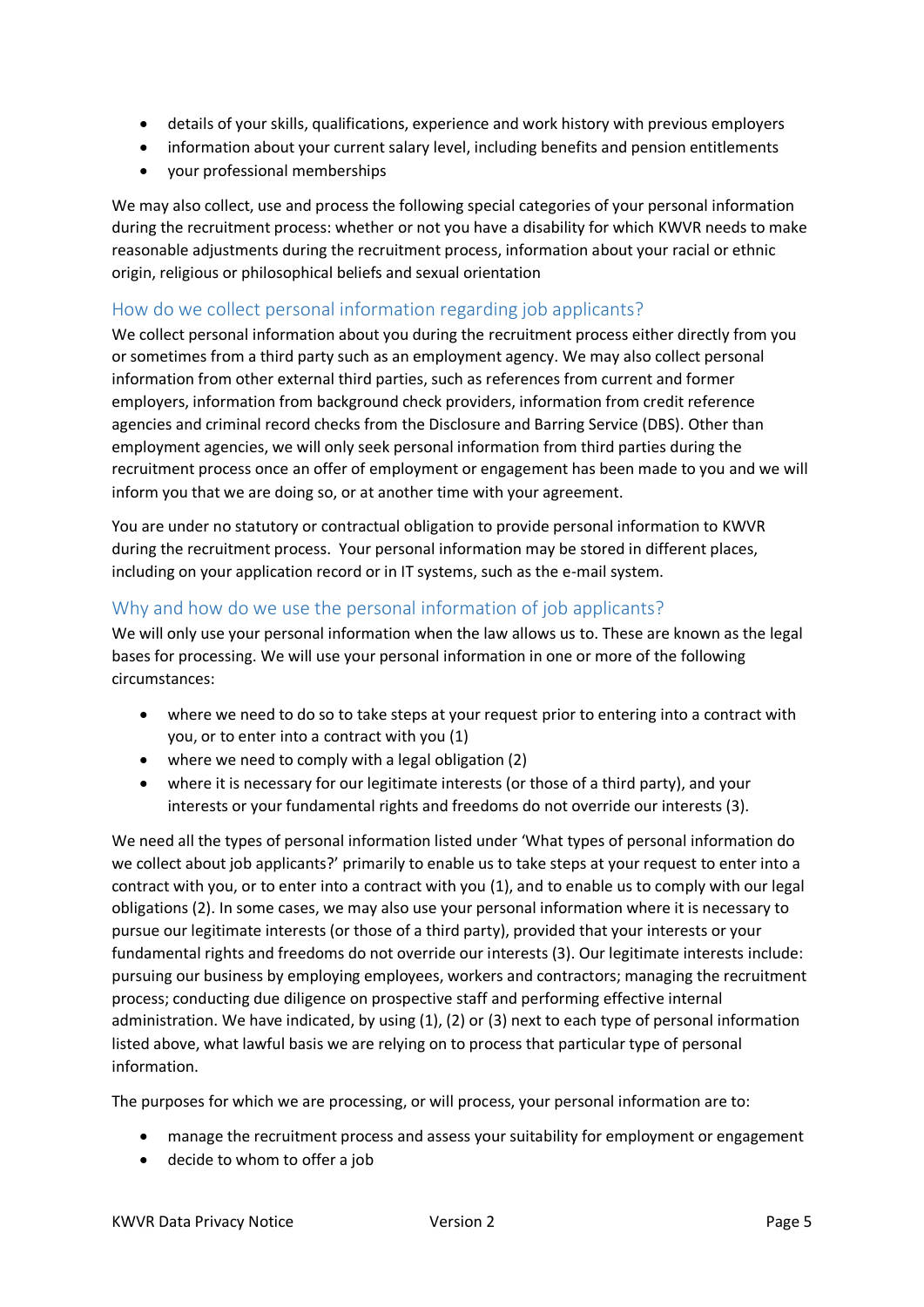- comply with statutory and/or regulatory requirements and obligations, e.g. checking your right to work in the UK
- comply with the duty to make reasonable adjustments for disabled job applicants and with other disability discrimination obligations
- ensure compliance with your statutory rights
- ensure effective HR, personnel management and business administration
- monitor equal opportunities
- enable us to establish, exercise or defend possible legal claims

Please note that we may process your personal information without your consent, in compliance with these rules, where this is required or permitted by law.

### What if you fail to provide personal information as part of the job application process?

If you fail to provide certain personal information when requested, we may not be able to process your job application properly or at all, we may not be able to enter into a contract with you, or we may be prevented from complying with our legal obligations. You may also be unable to exercise your statutory rights.

### Why and how do we use the sensitive personal information of job applicants?

We will only collect and use your sensitive personal information, which includes special categories of personal information and information about criminal convictions and offences, when the law additionally allows us to.

Some special categories of personal information, i.e. information about your health, and information about criminal convictions and offences, is also processed so that we can perform or exercise our obligations or rights under employment law and in line with our data protection policy.

We may also process information about your health and information about any criminal convictions and offences where we have your explicit written consent. In this case, we will first provide you with full details of the personal information we would like and the reason we need it, so that you can properly consider whether you wish to consent or not. It is entirely your choice whether to consent. Your consent can be withdrawn at any time.

The purposes for which we are processing, or will process, health information and information about any criminal convictions and offences, are to:

- assess your suitability for employment or engagement
- comply with statutory and/or regulatory requirements and obligations, e.g. carrying out criminal record checks
- comply with the duty to make reasonable adjustments for disabled job applicants and with other disability discrimination obligations
- ensure compliance with your statutory rights
- ascertain your fitness to work
- ensure effective HR, personnel management and business administration
- monitor equal opportunities

We will only use your personal information for the purposes for which we collected it, i.e. for the recruitment exercise for which you have applied. However, if your job application is unsuccessful, we may wish to keep your personal information on file in case there are future suitable employment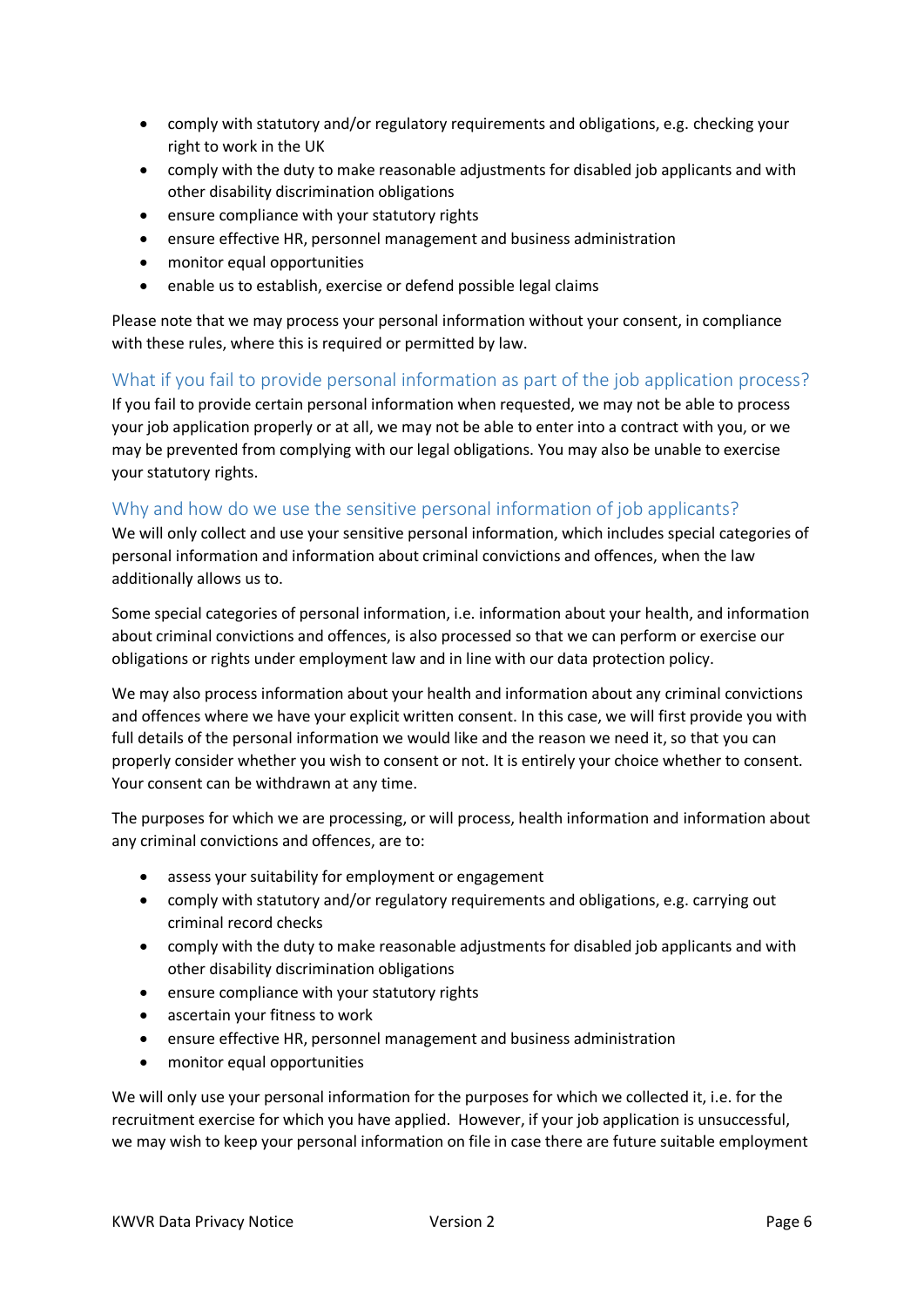opportunities with us. We will ask for your consent before we keep your personal information on file for this purpose. Your consent can be withdrawn at any time.

Where KWVR processes other special categories of personal information, i.e. information about your racial or ethnic origin, religious or philosophical beliefs and sexual orientation, this is done only for the purpose of equal opportunities monitoring in recruitment and in line with our data protection policy. It is entirely your choice whether to provide such personal information.

We may also occasionally use your special categories of personal information, and information about any criminal convictions and offences, where it is needed for the establishment, exercise or defence of legal claims.

#### Who has access to the personal information of job applicants?

Your personal information may be shared internally within KWVR for the purposes of the recruitment exercise, including with members of the HR department, members of the recruitment team, managers in the department which has the vacancy and IT staff if access to your personal information is necessary for the performance of their roles.

We will not share your personal information with third parties during the recruitment process unless your job application is successful and we make you an offer of employment or engagement. At that stage, we may also share your personal information with third parties (and their designated agents), including:

- external organisations for the purposes of conducting pre-employment reference and employment background checks
- the DBS, to obtain a criminal record check
- former employers, to obtain references
- professional advisors, such as lawyers

We may also need to share your personal information with a regulator or to otherwise comply with the law.

We may share your personal information with third parties where it is necessary to take steps at your request to enter into a contract with you, or to enter into a contract with you, where we need to comply with a legal obligation, or where it is necessary for our legitimate interests (or those of a third party).

## How long does KWVR keep the personal information of job applicants?

We will only retain your personal information for as long as is necessary to fulfil the purposes for which it was collected and processed.

If your application for employment or engagement is unsuccessful, we will generally hold your personal information for one year after the end of the relevant recruitment exercise but this is subject to: (a) any minimum statutory or other legal, tax, health and safety, reporting or accounting requirements for particular data or records, and (b) the retention of some types of personal information for up to six years to protect against legal risk, e.g. if they could be relevant to a possible legal claim in a tribunal, County Court or High Court. If you have consented to us keeping your personal information on file for in case there are future suitable employment opportunities with us, we will hold your personal information for a further six months after the end of the relevant recruitment exercise, or until you withdraw your consent if earlier.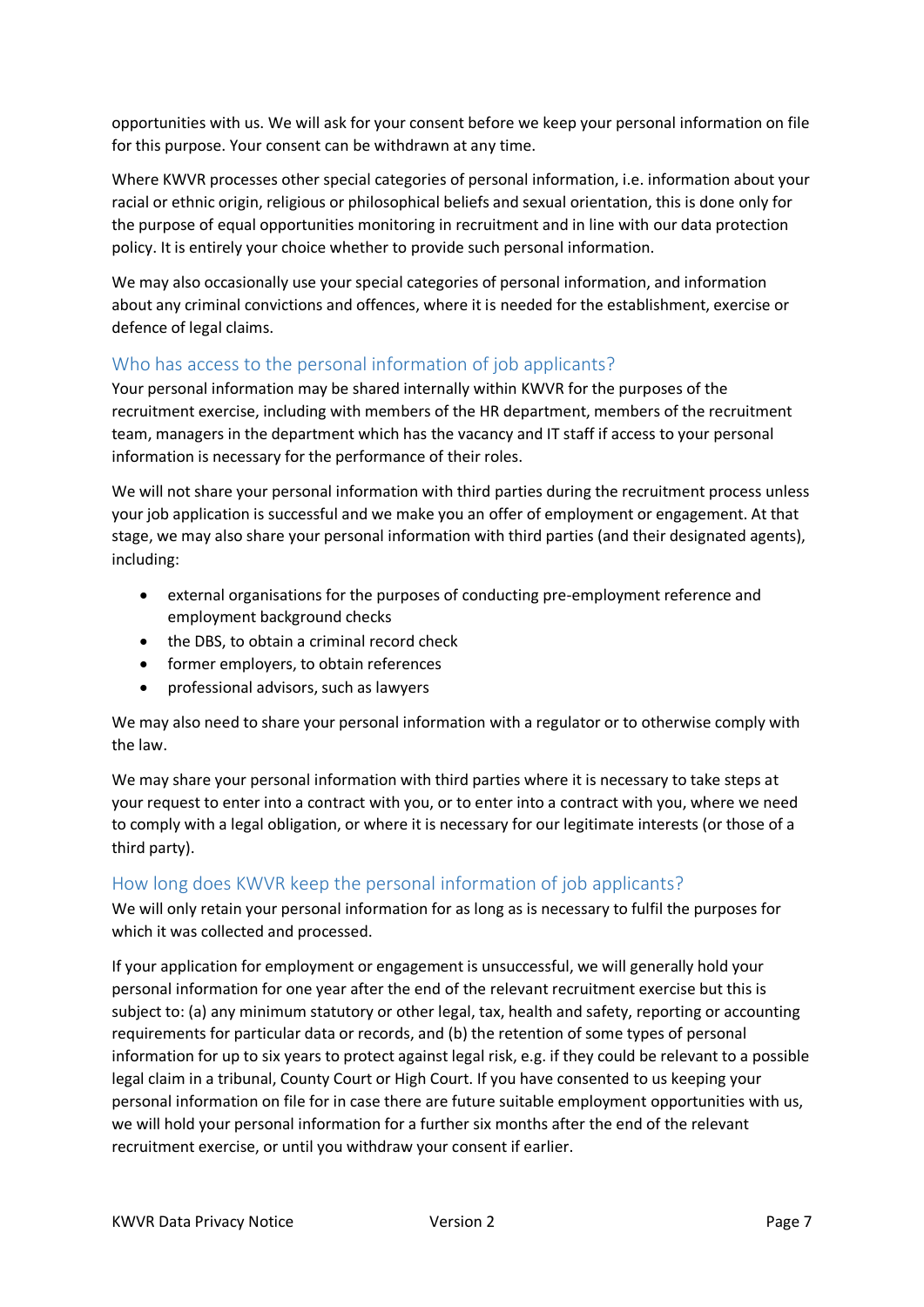If your application for employment or engagement is successful, personal information gathered during the recruitment process will be retained for the duration of your employment or engagement and in accordance with the privacy notice for employees, workers and contractors.

Personal information which is no longer to be retained will be securely and effectively destroyed or permanently erased from our IT systems and we will also require third parties to destroy or erase such personal information where applicable.

# Accessing your personal information

As a data subject, you have a number of statutory rights. Subject to certain conditions, and in certain circumstances, you have the right to:

- request access to your personal information this is usually known as making a data subject access request and it enables you to receive a copy of the personal information we hold about you and to check that we are lawfully processing it
- request rectification of your personal information this enables you to have any inaccurate or incomplete personal information we hold about you corrected
- request the erasure of your personal information this enables you to ask us to delete or remove your personal information where there's no compelling reason for its continued processing, e.g. it's no longer necessary in relation to the purpose for which it was originally collected
- restrict the processing of your personal information this enables you to ask us to suspend the processing of your personal information, e.g. if you contest its accuracy and so want us to verify its accuracy
- object to the processing of your personal information this enables you to ask us to stop processing your personal information where we are relying on the legitimate interests of the business as our legal basis for processing and there is something relating to your particular situation which makes you decide to object to processing on this ground
- data portability this gives you the right to request the transfer of your personal information to another party so that you can reuse it across different services for your own purposes.

If you wish to exercise any of these rights, we may need to request specific information from you in order to verify your identity. We may request for you to complete a Subject Access Request Form. You are not obliged to complete this form but this is a security measure to ensure that your personal information is not disclosed to any person who has no right to receive it.

In the limited circumstances where you have provided your consent to the processing of your personal information for a specific purpose, you have the right to withdraw your consent for that specific processing at any time. This will not, however, affect the lawfulness of processing based on your consent before its withdrawal. Once we have received notification that you have withdrawn your consent, we will no longer process your personal information for the purpose you originally agreed to, unless we have another legal basis for processing.

If you believe that KWVR has not complied with your data protection rights, you have the right to make a complaint to the Information Commissioner's Office (ICO) at any time. The ICO is the UK supervisory authority for data protection issues.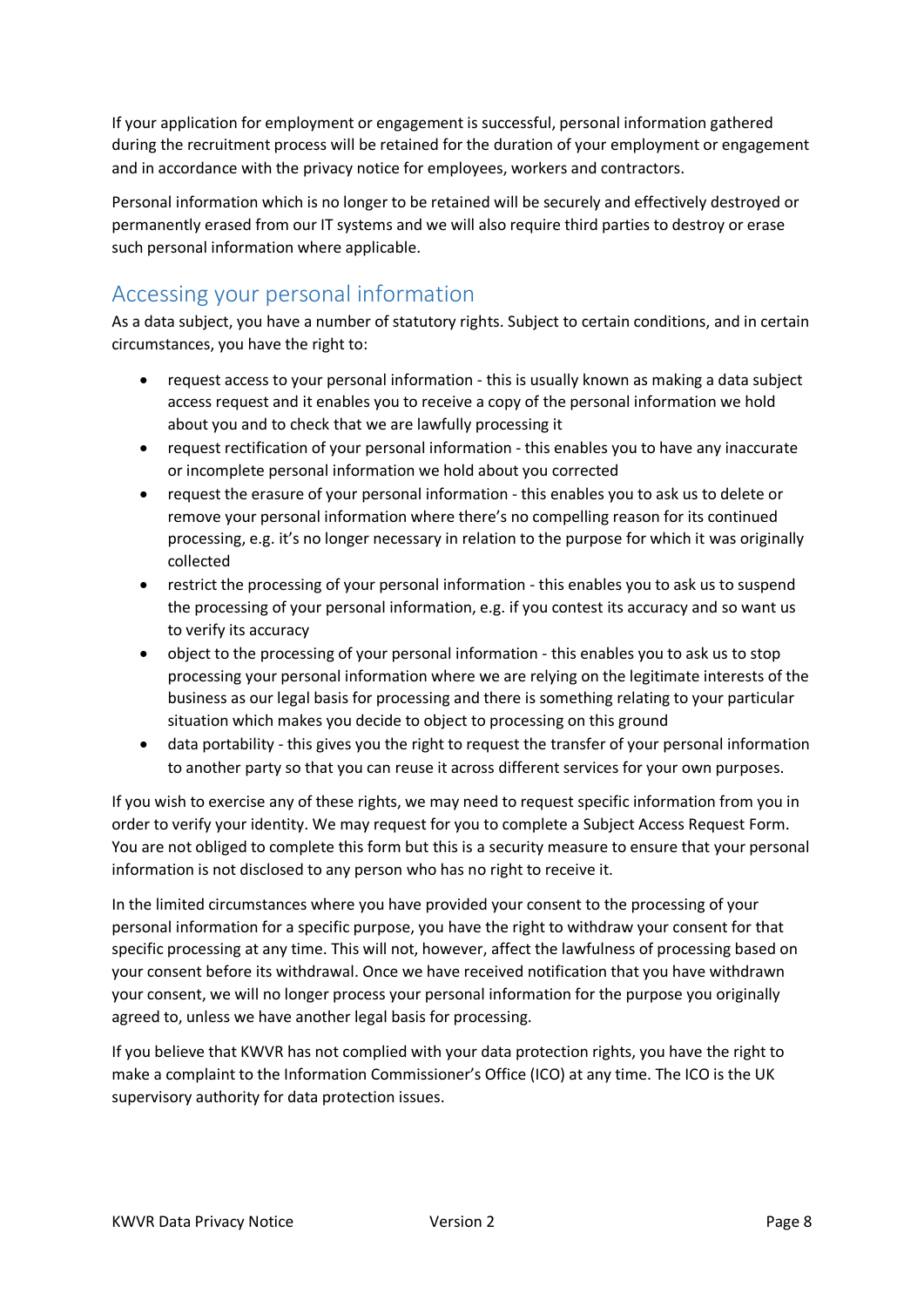# How does KWVR protect your personal information?

KWVR has put in place measures to protect the security of your personal information. It has internal policies, procedures and controls in place to try and prevent your personal information from being accidentally lost or destroyed, altered, disclosed or used or accessed in an unauthorised way. In addition, we limit access to your personal information to those employees, workers, agents, contractors and other third parties who have a business need to know in order to perform their job duties and responsibilities.

Where your personal information is shared with third parties, we require all third parties to take appropriate technical and organisational security measures to protect your personal information and to treat it subject to a duty of confidentiality and in accordance with data protection law. We only allow them to process your personal information for specified purposes and in accordance with our written instructions and we do not allow them to use your personal information for their own purposes.

We will notify the Information Commissioner's Office (or any other applicable supervisory authority or regulator such as the Charity Commission) and you of a suspected breach where we are legally required to do so.

## How long will KWVR keep your personal information?

We will only retain your personal data for as long as necessary to fulfil the purpose we collected it for, including for the purpose of satisfying any legal, accounting or reporting requirements.

To determine the appropriate retention period for personal data, we consider the amount, nature and sensitivity of the personal data, the potential risk of harm from unauthorised use or disclosure of your personal data, the purpose for which we process your personal data and whether we can achieve those purposes through other means, and the applicable legal requirements.

In some circumstances we may anonymise your personal data (so that it can no longer be associated with you) for research or statistical purposes in which case we may use this information indefinitely without further notice to you.

When your information is no longer required under our retention policies, we will ensure it is disposed of in a secure manner.

## How to amend your information

Under the General Data Protection Regulations (GDPR), you have rights as an individual which you can exercise in relation to the information we hold about you. You can read more about these rights here.

To correct, amend, update or ask about any information you have given us, or to withdraw consent you have previously given, please contact us dataprotection@kwvr.co.uk or write to us at the address below:

Data Protection Officer, Keighley & Worth Valley Light Railway Limited, The Railway Station, Station Road, Haworth,